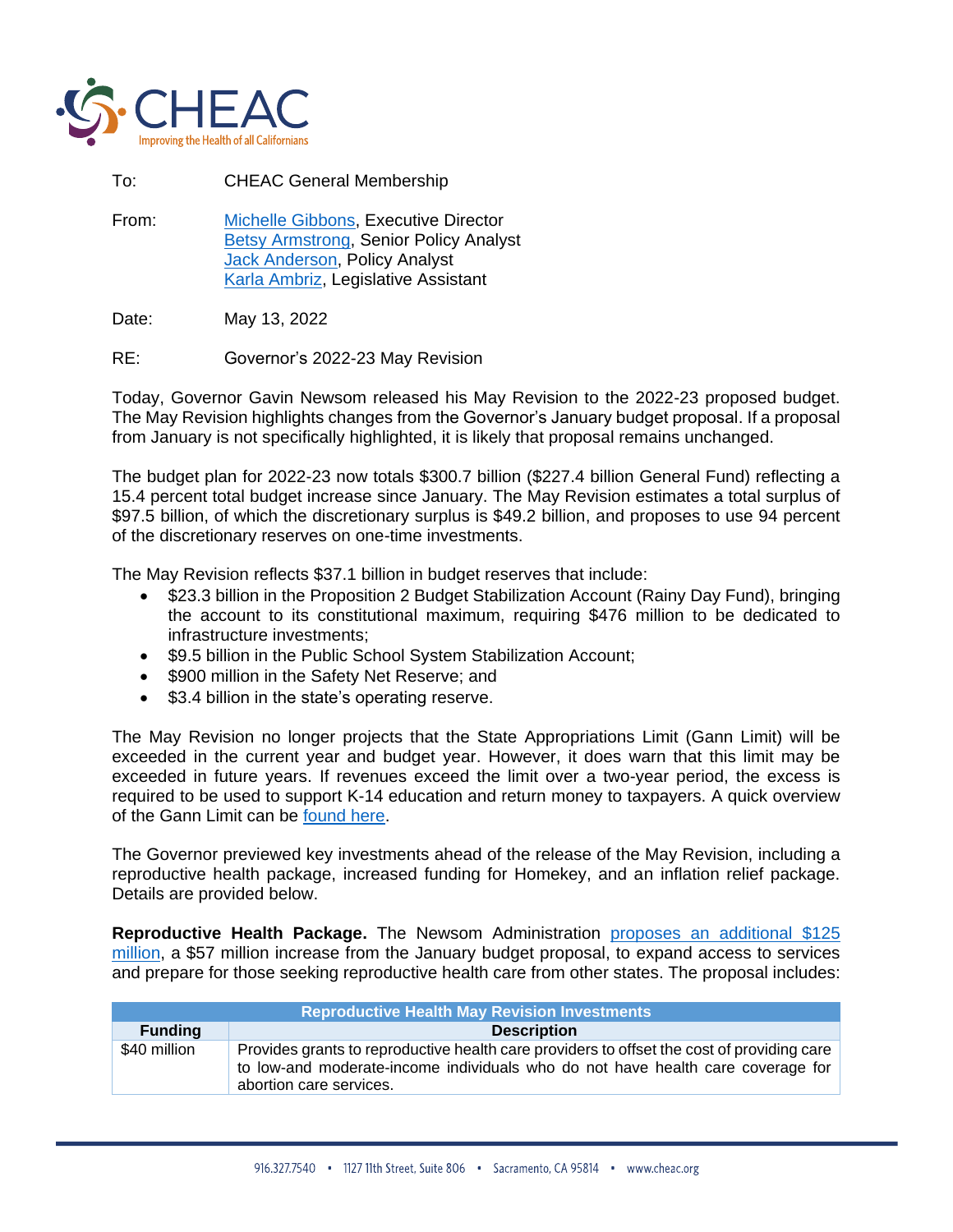| \$15 million | Provides grants to community-based reproductive health, rights, and justice<br>organizations for outreach and education on sexual health and reproductive health<br>issues.                                    |
|--------------|----------------------------------------------------------------------------------------------------------------------------------------------------------------------------------------------------------------|
| \$1 million  | To develop and maintain a website with accurate information to the public on abortion<br>rights under state law, reproductive health care providers, and coverage options for<br>reproductive health services. |
| \$1 million  | For research regarding unmet needs for access to reproductive health care services.                                                                                                                            |
|              | <b>Continued Investments from January Budget Proposal</b>                                                                                                                                                      |
| \$20 million | To provide scholarships and loan repayments for health care providers that commit to<br>providing reproductive health care services.                                                                           |
| \$20 million | To assist reproductive health care facilities in securing physical and information<br>technology infrastructure to enhance facility security.                                                                  |
| \$20 million | To subsidize the cost of abortion care for Covered California consumers due to federal<br>limitations on abortion coverage.                                                                                    |
| \$8 million  | To add the human papilloma vaccine as a covered benefit under the Family PACT<br>program, effective July 1, 2022.                                                                                              |
|              | Removed Medi-Cal requirements for in-person follow-up visits and ultrasounds if not<br>medical necessary.                                                                                                      |

Homekey. Noting that the [program has surpassed 10,000 units](https://www.gov.ca.gov/2022/05/10/governor-newsom-bolsters-homekey-funding-by-150-million-as-state-reaches-milestone-of-10000-new-homeless-housing-units/) funded in less than two years, the Governor increased Homekey funding by \$150 million, bringing the total funding to \$3.75 billion.

**Inflation Relief Package.** The May Revision proposes [\\$18.1 billion inflation relief package](https://www.gov.ca.gov/2022/05/12/governor-newsom-proposes-18-1-billion-inflation-relief-package/) to address the costs of rising inflation. Key components include:

| <b>Inflation Relief May Revision Investments</b> |                                                                                                                                                                   |
|--------------------------------------------------|-------------------------------------------------------------------------------------------------------------------------------------------------------------------|
| <b>Funding</b>                                   | <b>Description</b>                                                                                                                                                |
| \$11.5 billion                                   | \$400 tax refunds to every eligible registered vehicle owner, capped at two checks per<br>individual.                                                             |
| \$2.7 billion                                    | For qualified low-income tenants who requested rental assistance before March 31. The<br>total program is \$8.1 billion and assisted over 300,000 families.       |
| \$1.4 billion                                    | Expands last year's utility relief program by providing \$1.2 billion for electricity bills and<br>\$200 million for water bills.                                 |
| \$933 million                                    | Provides up to \$1,500 to hospital and skilled nursing facility workers who have been<br>delivering care to the most acute patients during the COVID-19 pandemic. |
| \$750 million                                    | Provides incentive grants to provide three months of free public transportation for<br>communities throughout the state.                                          |
| \$304 million                                    | Extends health insurance premium assistance under Covered California for families of<br>four earning up to \$166,500 annually.                                    |
| \$157 million                                    | Waived childcare fees for low-income families.                                                                                                                    |

**Minimum Wage.** California's minimum wage is projected to increase to \$15.50 per hour for all workers on January 1, 2023, as required by a provision in the state's existing minimum wage law when inflation exceeds 7 percent.

Specific investments of interest to local health departments are highlighted below.

**Public Health Infrastructure.** The Governor's May Revision carries forward the proposal for \$300 million ongoing General Fund for public health infrastructure beginning in 2022-23, keeping with the agreement reached with the Legislature last year. Recall, the California Can't Wait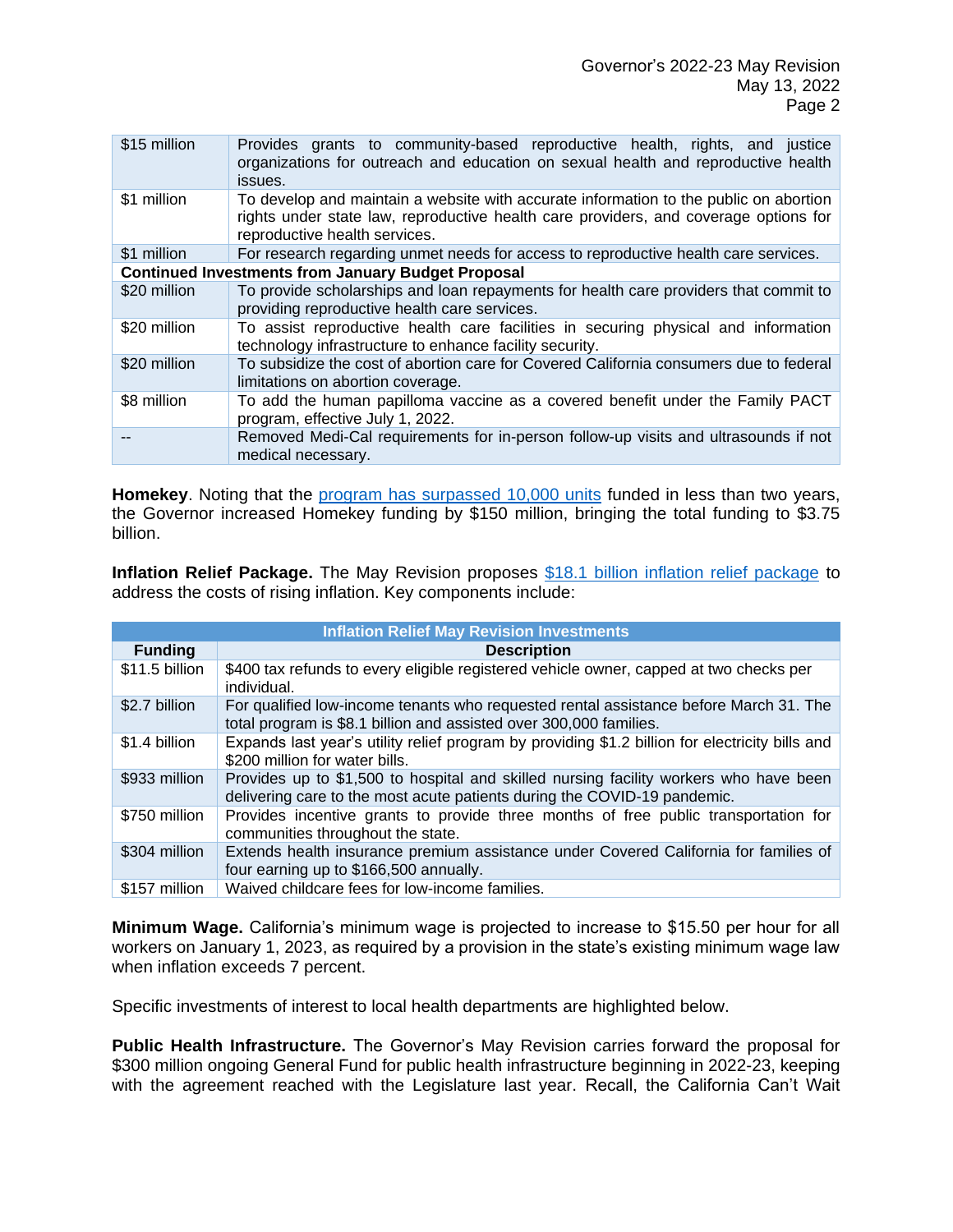Coalition, led by CHEAC, SEIU and HOAC, fiercely advocated for \$200 million in ongoing funding for local health departments.

**Public Health Equity and Readiness Opportunity (HERO) Initiative.** The Governor's May Revision does not include the [Public HERO Initiative](https://cheac.org/wp-content/uploads/2022/01/CACantWait-Budget-Legislative-Proposals-v2-01.11.22-1.pdf) requests from the California Can't Wait Coalition. CHEAC will continue our advocacy efforts alongside the coalition to seek inclusion in the final budget agreement.

The California Can't Wait Coalition [applauds](https://cheac.org/wp-content/uploads/2022/05/CACantWait-May-Revise-Statement-05.13.22.pdf) the Governor for keeping this agreement with the Legislature and urges the Legislature and Administration to include HERO investments.

**SMARTER Plan.** The Governor's May Revision highlights California's [SMARTER Plan,](https://cheac.org/2022/02/18/governor-unveils-covid-19-smarter-plan/) which reflects upon lessons learned during the pandemic and provides strategies for California to use as the virus evolves. To implement the SMARTER Plan, the Governor's May Revision includes the following:

| <b>SMARTER Plan May Revision Investments</b> |                                                                                                                                                                                                                                                              |
|----------------------------------------------|--------------------------------------------------------------------------------------------------------------------------------------------------------------------------------------------------------------------------------------------------------------|
| <b>Funding</b>                               | <b>Description</b>                                                                                                                                                                                                                                           |
| \$100 million                                | Staffing. For medical surge staff in 2022-23 to allow CDPH to support upfront staffing<br>costs for facilities that need additional staff during COVID-19 surges. As of April 1, 2022,<br>facilities are required to reimburse the state for deployed staff. |
|                                              | The May Revision includes \$40 million for vaccine staff in 2022-23 to prepare for pediatric<br>vaccinations for children under 5 and boosters for eligible populations.                                                                                     |
| \$530 million                                | Testing. To purchase additional antigen test kits, support school testing, and continue<br>rapid testing and treatment sites.                                                                                                                                |
| \$93 million                                 | Vaccines. To prioritize vaccines for children under 5 and additional boosters for eligible<br>populations, and mobile vaccination sites in 2022-23.<br>Separately, a \$130 million transfer from CDPH, as well as an additional \$100 million                |
|                                              | allocation, is provided for the Office of Community and Strategic Communications to<br>assume COVID-19 vaccine education and outreach campaigns previously implemented<br>by CDPH. See more below.                                                           |
| \$16 million                                 | Wastewater Surveillance. To continue tracking and monitoring of COVID-19 transition<br>through wastewater surveillance, epidemiologic data analysis, modeling of future data<br>trends, and research on long COVID.                                          |
| \$158 million                                | Treatments. To implement a test-to-treat program targeted at uninsured and<br>underinsured populations.                                                                                                                                                      |
| \$468 million                                | Border Communities. For border operations that will continue the state's COVID-19<br>response and assistance at the southern border, including anticipation of increased<br>arrivals and the need for support.                                               |
| \$183 million                                | Other Supports. For the COVID-19 call center, contractor support, contract costs, and<br>Public Health Reserve Corps.                                                                                                                                        |
| \$250 million                                | Contingency Funds. To support unanticipated COVID-19 emergency response needs.                                                                                                                                                                               |

**COVID-19 Pandemic Response.** The Governor's May Revision continues to maximize the use of federal funds and the Federal Emergency Management Agency (FEMA) Public Assistance Program. FEMA offers 100 percent reimbursement of COVID-19 emergency response costs through June 30, 2022, shifting to 90 percent starting July 1, 2022. The May Revision assumes FEMA reimbursement will end on September 30, 2022.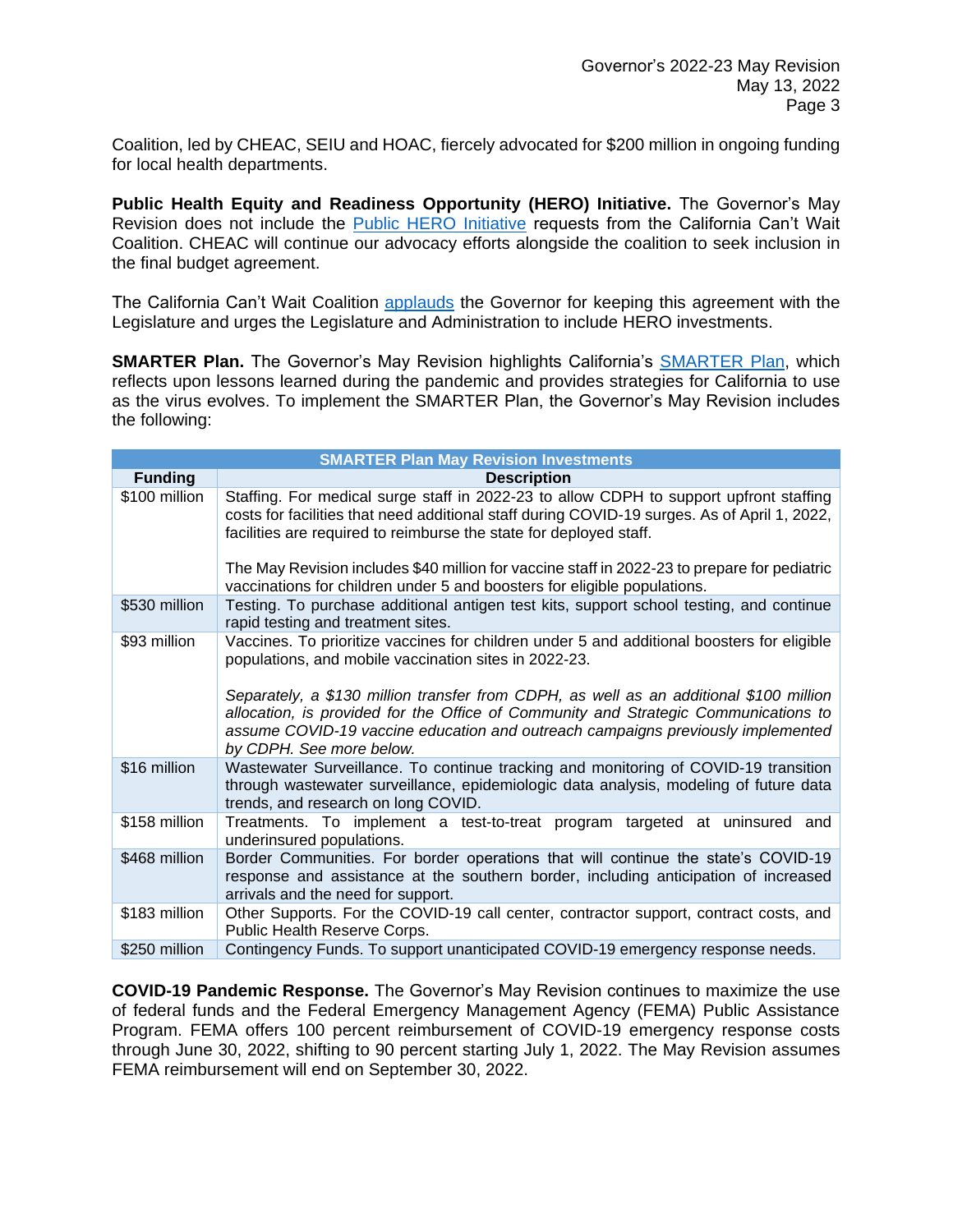The May Revision provides an additional \$1.08 billion General Fund, in addition to the \$1.25 billion General Fund that was adopted as part of the early action package, for a total of \$2.33 billion General Fund in 2022-23. The chart below provides a summary of the activities and proposed funding levels for the current year and budget year. From 2019-20 through 2022-23, direct emergency response costs are estimated at \$15.6 billion.

| Cost Category <sup>1/</sup>                                               | <b>2021-22 Revised</b><br>Total Funding <sup>2/</sup> | 2022-23 May<br><b>Revision</b> | <b>Change Over</b><br><b>2021-22 Revised</b> |
|---------------------------------------------------------------------------|-------------------------------------------------------|--------------------------------|----------------------------------------------|
| <b>Statewide Testing</b>                                                  | \$1,430,621,000                                       | \$659,759,000                  | -\$770,862,000                               |
| <b>Vulnerable Populations and Other</b><br>Support Services <sup>3/</sup> | \$0                                                   | \$420,025,000                  | \$420,025,000                                |
| Vaccine Distribution and<br>Administration                                | \$789,128,000                                         | \$364,501,000                  | $-$424,627,000$                              |
| <b>State Response Operations</b>                                          | \$773,115,000                                         | \$332,636,000                  | $-$440,479,000$                              |
| Contingency                                                               | \$0                                                   | \$250,000,000                  | \$250,000,000                                |
| <b>Therapeutics</b>                                                       | \$0                                                   | \$158,129,000                  | \$158,129,000                                |
| <b>Hospital and Medical Surge</b>                                         | \$561,019,000                                         | \$110,149,000                  | $-$450,870,000$                              |
| <b>Contact Tracing</b>                                                    | \$20,590,000                                          | \$18,284,000                   | $-$2,306,000$                                |
| Surveillance                                                              | \$0                                                   | \$16,465,000                   | \$16,465,000                                 |
| <b>Hotels for Healthcare Workers</b>                                      | \$33,237,000                                          | \$1,056,000                    | $-$ \$32,181,000                             |
| Procurements                                                              | \$59,317,000                                          | \$859,000                      | -\$58,458,000                                |
| Information Technology (CalREDIE)                                         | \$6,000,000                                           | \$0                            | $-$6,000,000$                                |
| Project Hope                                                              | \$84,000                                              | \$0                            | $-$84,000$                                   |
| Housing for the Harvest                                                   | \$69,000                                              | \$0                            | $-$69,000$                                   |
|                                                                           | \$3,673,180,000<br><b>Totals</b>                      | \$2,331,863,000                | $-$1,341,317,000$                            |

## **COVID-19 Direct Response Activities** 2022-23 May Revision Compared to 2021-22 Revised Budget

 $^{\prime\prime}$ An additional \$8.4 million was appropriated to the Department of General Services in 2021-22 from 2019-20 Mission Tasking.  $\frac{y}{y}$  Includes Control Section 11.91 transfers.

 $\frac{37}{1}$ In April 2021, \$360 million General Fund was provided through the Disaster Response Emergency Operations Account (DREOA) to the California Department of Public Health for administering emergency response activities at the border, of which \$57.4 million will be carried over to 2022-23.

**Non-Profit Hospital Community Benefit Funding for Community-Based Organizations (CBOs).** The Governor's May Revision did not indicate a change to this proposal. As a reminder, the funding derived from requiring non-profit hospitals to direct 25 percent of the community benefit dollars would support community-based-organizations focused on public health efforts to advance equity and reduce disparities in health outcomes. The budget proposal tasks the Department of Health Care Access and Information (HCAI) with enforcement authority over this requirement.

**Office of Community Partnerships and Strategic Communications.** Recall, the Governor's January budget proposed \$65 million ongoing General Fund to establish the Office of Community Partnerships and Strategic Communications in the Governor's Office of Planning and Research (OPR) to formalize and leverage the infrastructure and work of the Census 2020 and COVID-19 public awareness and community engagement campaigns.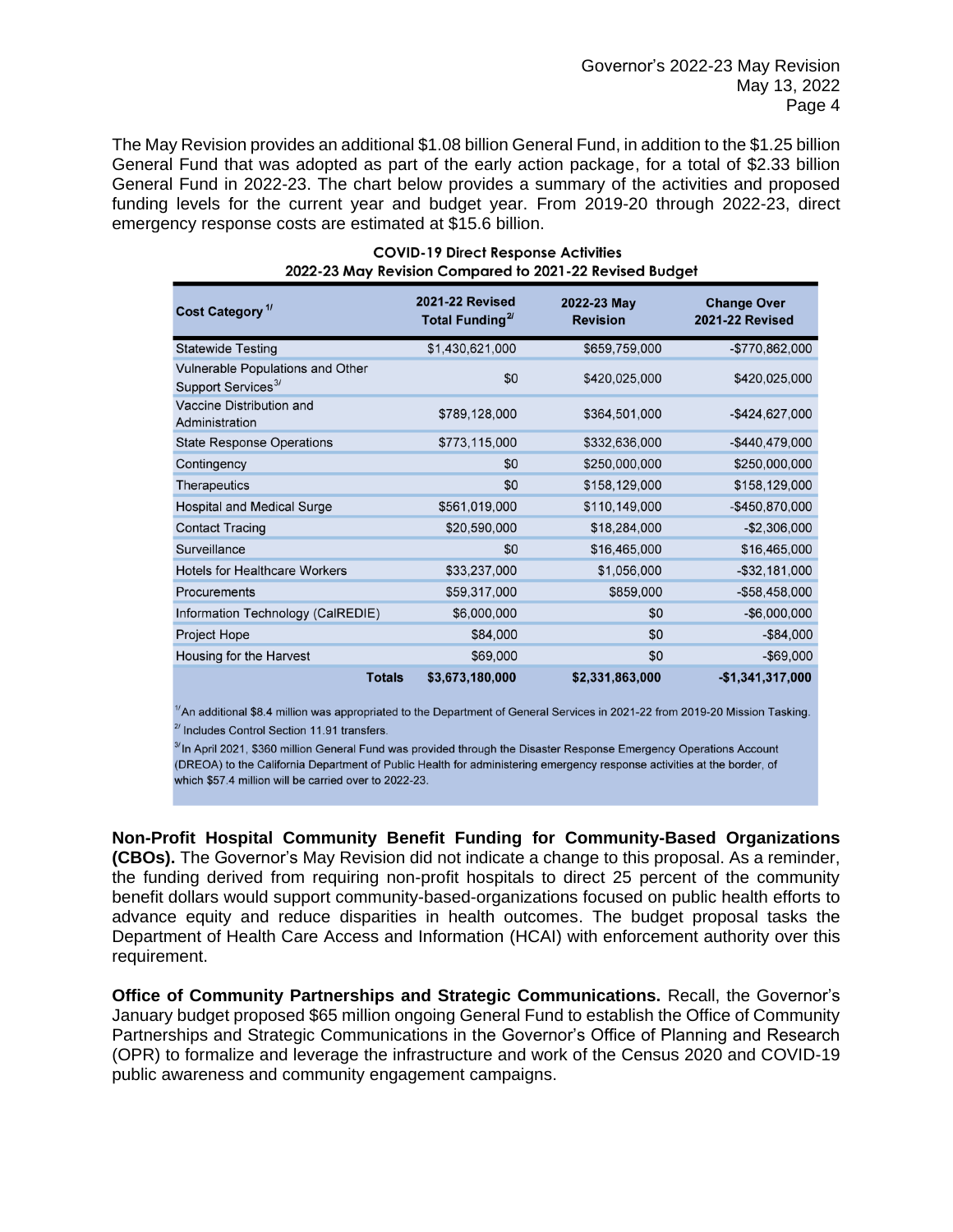The May Revision includes significant investments for the newly created office to build public awareness and knowledge about key state priorities, including:

| Office of Community Partnerships and Strategic Communications May Revision Investments |                                                                                                                                                                                                                                                                                                                                                                                                                                                                                                                                     |  |
|----------------------------------------------------------------------------------------|-------------------------------------------------------------------------------------------------------------------------------------------------------------------------------------------------------------------------------------------------------------------------------------------------------------------------------------------------------------------------------------------------------------------------------------------------------------------------------------------------------------------------------------|--|
| <b>Funding</b>                                                                         | <b>Description</b>                                                                                                                                                                                                                                                                                                                                                                                                                                                                                                                  |  |
| \$230 million<br>General Fund                                                          | COVID-19 Vaccine-Related Public Education and Outreach Campaign. To conduct<br>statewide vaccination promotion through the Governor's Office of Planning and<br>Research by providing an additional \$100 million. The Governor's January budget<br>proposed \$130 million to CDPH to continue vaccine-related outreach efforts in 2022-<br>23; the May Revision proposes to transfer these funds and responsibilities to the<br>newly created office, bringing the total amount to the new Office to \$230 million for<br>2022-23. |  |
| \$100 million<br>one-time<br><b>General Fund</b>                                       | Drought Resilience and Response Activities. Including the Save our Water outreach<br>campaign to promote public awareness about the impacts of extreme drought and<br>methods for water conservation.                                                                                                                                                                                                                                                                                                                               |  |
| \$6 million<br>General Fund in<br>2022-23 and<br>\$14 million in<br>2023-24            | Addressing Extreme Heat. By increasing awareness and understanding of risks<br>posed by extreme heat and to promote knowledge of available resources to support<br>impacted communities.                                                                                                                                                                                                                                                                                                                                            |  |

**Child Health and Disability Prevention Program (CHDP).** The Governor's May Revision continues to propose the sunset local CHDP programs on July 1, 2023. CHEAC is working with a coalition to oppose this proposal and a copy of our recent letter can be [found here.](https://cheac.org/wp-content/uploads/2022/05/CHDP-Joint-Oppose-Letter-5-6-22.pdf)

**Home Visiting Services.** There was no change to the Governor's January budget proposal to provide \$50 million ongoing General Fund to the CDPH to expand the California Home Visiting Program (CHVP) and the California Black Infant Health Program (BIH).

**Women, Infants, and Children (WIC) Program.** The Governor's May Revision reflects a 2021- 22 WIC Program decrease of \$10.6 million in local assistance which includes a decrease of \$16.3 million in the Federal Trust Fund and an increase of \$5.7 million in the WIC Manufacturer Rebate Fund. The total decrease is due to a slight decline in participation, offset by an increasing food inflation rate and a new rebate estimate methodology that includes a reserve amount of four percent.

For 2022-23, the May Revision reflects an increase of \$18.2 million in local assistance which includes an increase of \$11.1 million in the Federal Trust Fund and an increase of \$7.1 million in the WIC Manufacturer Rebate Fund. The total net increase is driven by the extension of the fruit and vegetable benefit increase through the end of September 2022, an increase in the food inflation rate, and a new rebate estimate methodology that includes a reserve amount of four percent.

**Children's Behavioral Health.** The Governor's May Revision expresses concern over the increased suicide rates over the last decade, coupled with the stress the COVID-19 pandemic has had on children and youth. As such, the Administration is proposing \$290 million General Fund for the following one-time investments: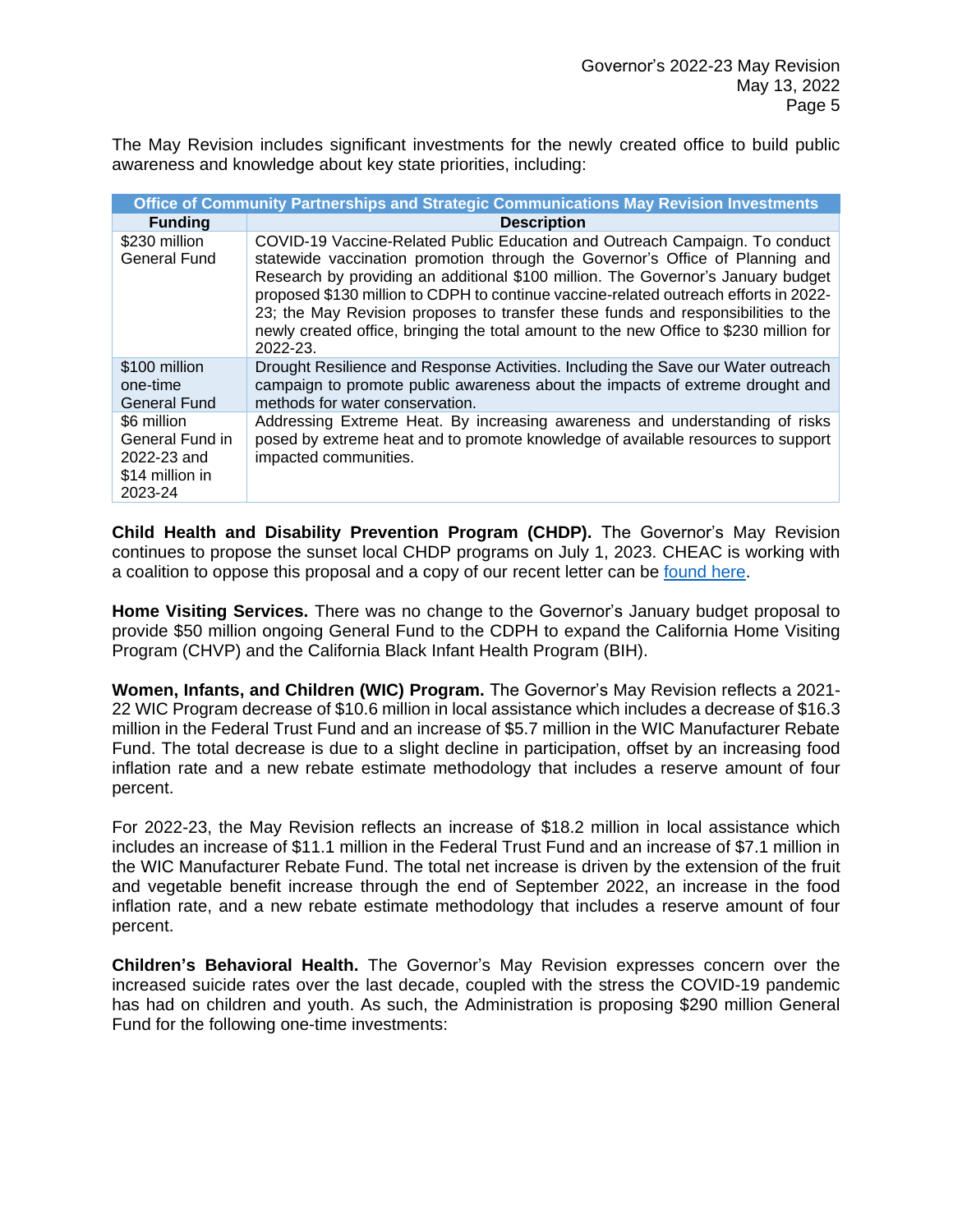| <b>Children Behavioral Health May Revision Investments</b> |                                                                                                                                                                                                                                                                                                                                                                                     |
|------------------------------------------------------------|-------------------------------------------------------------------------------------------------------------------------------------------------------------------------------------------------------------------------------------------------------------------------------------------------------------------------------------------------------------------------------------|
| <b>Funding</b>                                             | <b>Description</b>                                                                                                                                                                                                                                                                                                                                                                  |
| <b>Prevent Youth Suicide</b>                               |                                                                                                                                                                                                                                                                                                                                                                                     |
| \$40 million                                               | Youth Suicide Prevention Program. To develop and implement a data-driven targeted<br>community-based youth suicide prevention program for youth at increased risk of suicide<br>such as Black, Native America, Hispanic, and foster youth.                                                                                                                                          |
| \$50 million                                               | Crisis Response. To provide grants to pilot schools and community-based crisis response<br>and supports following a youth suicide or youth suicide attempt and pilot a new approach<br>of designating a youth suicide and youth suicide attempt as a reportable public health<br>event, to trigger screening and resource connections at the local level for impacted<br>community. |
|                                                            | Support Wellness and Build Resilience of Children, Youth, and Parents                                                                                                                                                                                                                                                                                                               |
| \$85 million                                               | Wellness and Mindfulness Programs. To support grants for wellness and mindfulness<br>programs in schools and communities and expansion of parent support and training<br>programs.                                                                                                                                                                                                  |
| \$15 million                                               | Video Series. To develop and distribute a video series for parents to build their<br>knowledge, tools and capacity to support the behavioral health of their children.                                                                                                                                                                                                              |
| \$25 million                                               | Career Development. To identify and support the early career development of 2,500<br>highly talented and culturally diverse high school students interested in mental health<br>careers.                                                                                                                                                                                            |
| \$75 million                                               | Assessment and Intervention. To provide next generation digital supports for remote and<br>metaverse based mental health assessment and intervention.                                                                                                                                                                                                                               |

**LGTBQ+ Youth**. The Governor proposes \$5 million for grants to counties and experienced community-based organizations to partner to improve capacity, training, and culturally responsive care to unique needs and protections of LBGTQ+ youth.

**Health and Human Services Data Exchange Framework.** AB 133 (Chapter 143, Statutes of 2021) established a health and human services data exchange framework (DxF) to begin in July 2022. DxF is a single data sharing agreement and common set of policies and procedures to govern the exchange of health and human services information among health care and social services entities, including governmental agencies. The Governor's May Revision includes a twoyear, \$50 million grant program to provide technical assistance to smaller or under-resourced providers, particularly small physician practices rural hospitals, community-based organizations, and technical assistance for entities new to health information exchange.

**Unwinding the COVID-19 Public Health Emergency Continuous Coverage Requirement.** To prepare for the end of the public health emergency, the Administration is implementing their COVID-19 PHE Unwinding Operational plan to inform and prepare Medi-Cal beneficiaries, providers, managed care plans, counties, and other stakeholders of the upcoming changes. As such, the May Revision proposes \$176.5 million (\$71.2 million General Fund) to permanently extend four key flexibilities: 1) Separate payments to FQHCs for COVID-19 vaccinations; 2) Presumptive eligibility for older adults and individuals with disabilities; 3) Providing reimbursement for oxygen and respiratory durable medical equipment at 100-percent of Medicare; 4) Maintain 10 percent rates for Intermediate Care Facilities for the Developmentally Disabled.

Additionally, the May Revision provides \$146 million (\$73 million General Fund) over two years to support additional county workload costs of Medi-Cal eligibility determinations.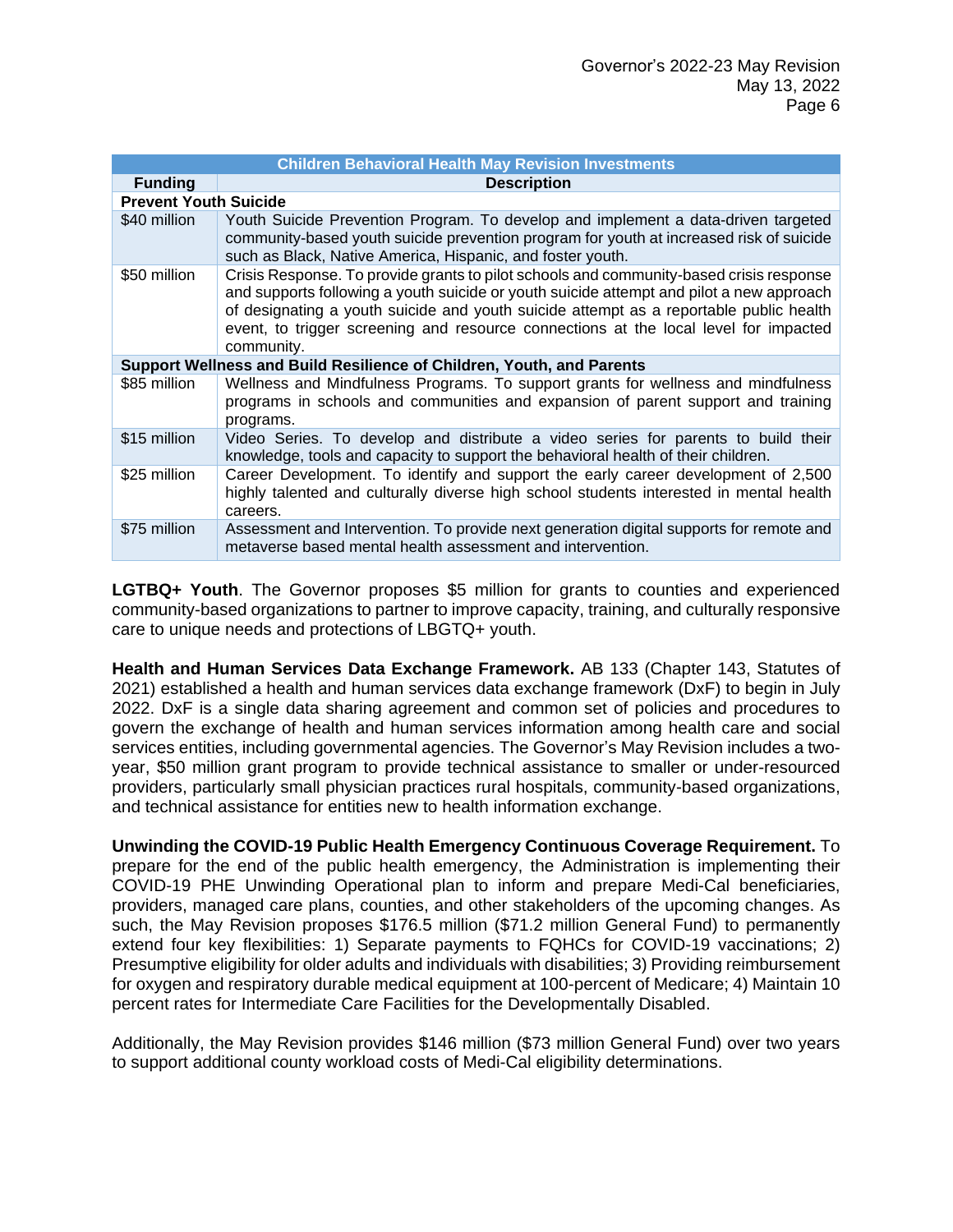The following proposals are included in the May Revision to prepare for the resumption of redeterminations:

| <b>Unwinding the COVID-19 Public Health Emergency Continuous Coverage Requirement</b> |                                                                                                                                                                                                                                                                                    |  |
|---------------------------------------------------------------------------------------|------------------------------------------------------------------------------------------------------------------------------------------------------------------------------------------------------------------------------------------------------------------------------------|--|
| <b>Funding</b>                                                                        | <b>Description</b>                                                                                                                                                                                                                                                                 |  |
| \$60 million (\$30 m<br>General Fund)                                                 | Health Enrollment Navigators Project. To continue the Enrollment Navigators<br>Project to support eligible beneficiaries retain Medi-Cal coverage.                                                                                                                                 |  |
|                                                                                       | Coverage Ambassadors. To engage a variety of partners to act as Coverage<br>Ambassadors and amplify messaging on various platforms related to the<br>continuity of coverage for beneficiaries.                                                                                     |  |
| \$25 million (\$12.5 m<br>General Fund)                                               | Media and Outreach Campaign. To support a media and outreach campaign<br>to encourage beneficiaries to update their contact information with their<br>counties, and to educate beneficiaries on the implications of eligibility once the<br>COVID-19 public health emergency ends. |  |
|                                                                                       | Transitions to Covered California. DHCS and Covered California are actively<br>working to implement SB 260 (Chapter 845, Statutes of 2019) to support a<br>seamless transition of eligible individuals from Medi-Cal to Covered California.                                        |  |

**1991 Realignment.** The Governor's budget projects state sales tax and vehicle license fees to increase by 11.5 percent from 2020-21 to 2021-22 and 5 percent from 2021-22 to 2022-23 1991 Realignment estimates included in the Governor's budget proposal can be [viewed here.](https://cheac.org/wp-content/uploads/2022/05/2022-MR-1991-Realignment-Projections.pdf)

**AB 85 1991 Realignment Diversions.** The Governor's May Revision updated the estimated redirection for 2022-23 budget proposal. It now estimates \$651.8 million will be redirected in 2022- 23. No update to the estimated net true-up for 2019-20 were provided. The January budget estimates \$206.7 million, which includes roughly \$13.7 million owed to counties and \$220.4 million owed back to the State.

As a brief background, after the passage of the Affordable Care Act and Medi-Cal expansion, the State anticipated counties would be spending less on indigent care, given more individuals would qualify for insurance through Medi-Cal or Covered California. Under this assumption, the State enacted AB 85 (Chapter 24, Statutes of 2013), which diverted health realignment dollars from the counties to the State. The State diverted either: 1) 60 percent of health realignment funding received in a given year; or 2) a specified amount of health realignment funding based on a formula that considered county revenues and costs. The State estimates the redirection in the Governor's January budget proposal and updates those revisions in the May Revision.

AB 85 includes a true-up mechanism two years after the close of the fiscal year to determine what the actual county diversion should have been, based on updated county data.

The county-by-county 2022-23 interim redirection figures are [available](https://cheac.org/wp-content/uploads/2022/05/AB-85-2022-23-Interim-Redirection-@-MR.pdf) here. The county-bycounty 2019-20 redirection summary is [available here.](https://cheac.org/wp-content/uploads/2022/01/AB-85-2019-20-Preliminary-Final-Redirection-@-GB.pdf)

**Medi-Cal Estimates.** The state's Medi-Cal budget is anticipated to total \$121.9 billion (\$25.1 billion General Fund) in 2021-22 and \$135.5 billion (\$36.6 billion General Fund) in 2022-23. The Governor's May Revision assumes a caseload increase of 6.6 percent from 2020-21 to 2021-22 and an increase of 0.6 percent from 2021-22 to 2022-23. Medi-Cal is projected to cover approximately 14.5 million residents in 2022-23, over one-third of the state's population.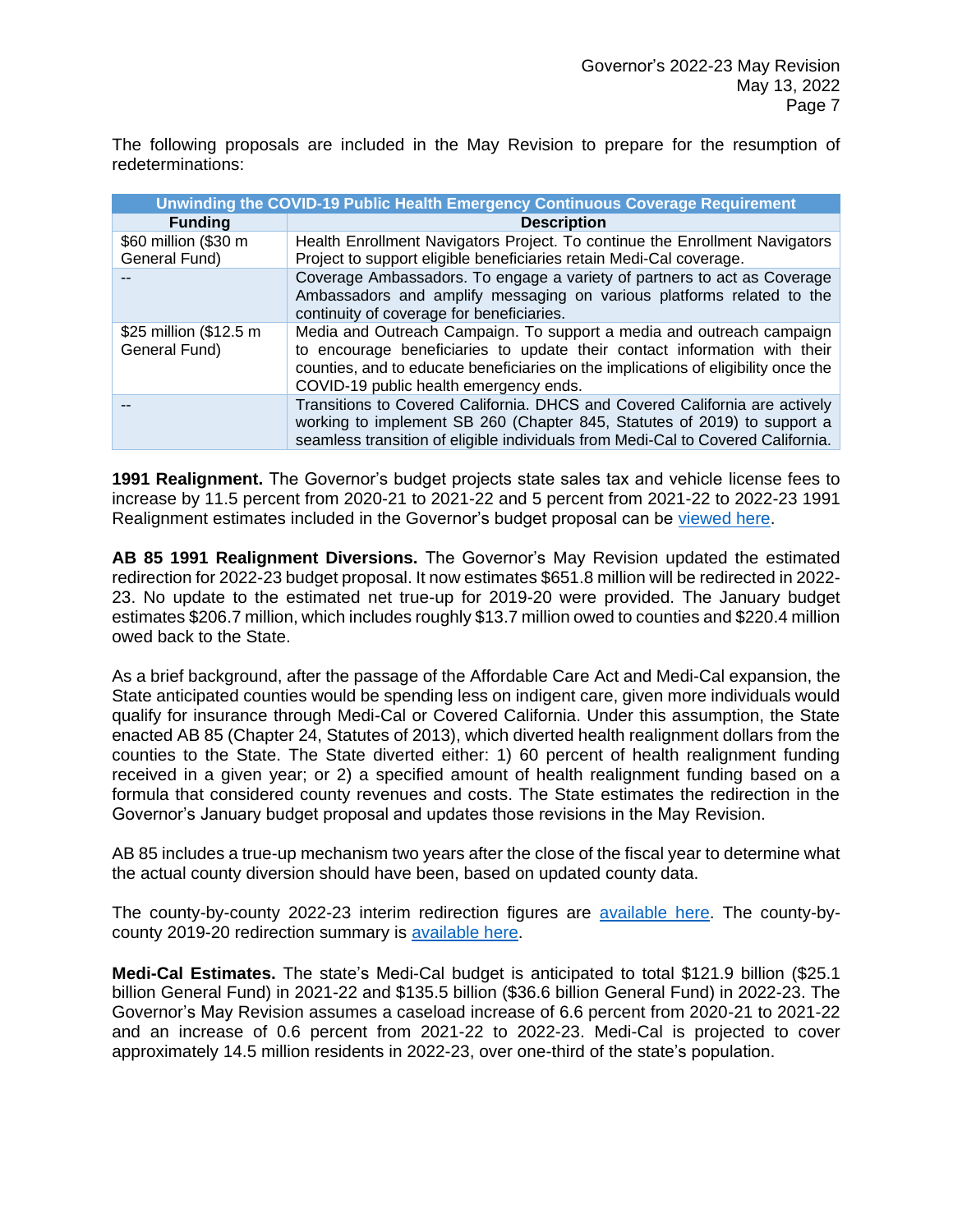**California Advancing and Innovating Medi-Cal (CalAIM).** The Governor's May Revision proposes \$1.1 billion total funds (\$459 million General Fund) in 2021-22 and \$3.1 billion total (\$1.2 billion General Fund) in 2022-23 to support the CalAIM Initiative. These updated figures include:

- **Population Health Management (PHM) Service:** The PHM Service is now anticipated to be launched statewide in July 2023 with additional PHM Service capabilities incrementally phased in thereafter. DHCS intends to launch the PHM service with a subset of partners from January 2023 to July 2023 to optimize functionality before a statewide launch.
- **Justice-Involved Package:** The estimated cost of inmate pre-release services has been updated to reflect the inclusion of expanded pharmacy services as part of the package of benefits provided up to 90 days pre-release. DHCS is proposing to now cover medications consistent with the full scope of covered outpatient drugs under the Medi-Cal State Plan as part of the 90-day pre-release services, instead of just medication-assisted treatment and psychotherapeutic medications pre- and post-release.
- **Managed Care Transitions:** While populations have begun transitioning to managed care as their primary delivery system as part of the CalAIM Initiative, DHCS identified additional individuals subject to mandatory managed care that were initially assumed to already be subject to mandatory managed care. DHCS continues to work on identifying populations needing transition and anticipates additional transitions in January 2023.

**Equity and Practice Transformation Payments.** The Governor's May Revision builds upon the Governor's January budget for Equity and Practice Transformation Payments to health care practices by adding \$300 million (\$150 million General Fund), bringing the total to \$700 million (\$350 million General Fund). These payments are intended to advance equity, address gaps in preventive, maternity, and behavioral health measures, reduce COVID-19-related disparities, support upstream interventions to address social drivers of health, and prepare practices to accept risk-based contracts. According to DHCS, efforts will be focused on areas located in the first and second quartiles of the Healthy Places Index (HPI).

Funding is anticipated to support:

| <b>Equity and Practice Transformation Payments May Revision Investments</b> |                                                                                                                                                                                                                                                                                     |
|-----------------------------------------------------------------------------|-------------------------------------------------------------------------------------------------------------------------------------------------------------------------------------------------------------------------------------------------------------------------------------|
| <b>Funding</b>                                                              | <b>Description</b>                                                                                                                                                                                                                                                                  |
| \$25 million                                                                | Statewide learning collaborative for grantees                                                                                                                                                                                                                                       |
| \$25 million                                                                | Practice-level activities                                                                                                                                                                                                                                                           |
| \$650 million                                                               | Equity and Practice Transformation Payments; of this amount, \$200 million will be<br>used to prepare practices for value-based care, including implementing practice<br>infrastructure (e.g., electronic health records, data collection and exchange, care<br>management systems) |

**Medi-Cal Coverage Regardless of Immigration Status.** The May Revision includes \$67 million total funds (\$53 million General Fund) in 2021-22 and \$745 million total funds (\$628 million General Fund) in 2022-23 to expand full-scope Medi-Cal coverage to older adults regardless of immigration status. This represents an increase of \$15 million total funds (\$12 million General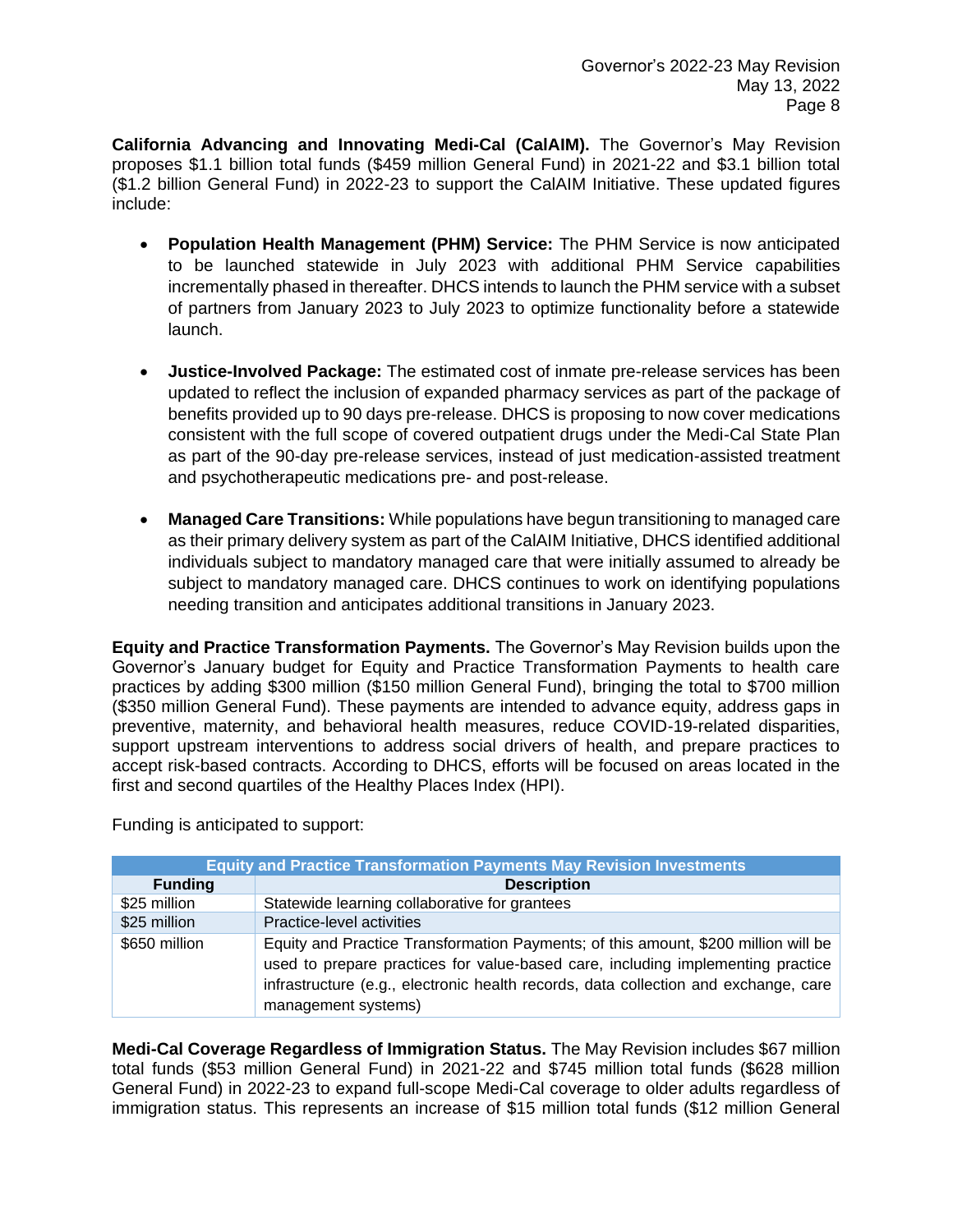Fund) and \$155 million total funds (\$132 million General Fund), respectively, due to an increase in estimated eligible individuals based on recent enrollment data.

The May Revision includes \$287 million total funds (\$197 million General Fund) in 2021-22 and \$334 million total funds (\$226 million General Fund) in 2022-23 for undocumented young adult population, reflecting about \$10 million in General Fund savings each year. This is due to slightly lower estimated caseloads for undocumented young adults.

For the proposed expansion to the 26-49 population, the May Revision assumes costs \$834 million total funds (\$625 million General Fund) in 2023-24 for a January 2024 implementation, gradually growing to an ongoing cost of \$2.6 billion total funds (\$2.1 billion General Fund).

Please note, additional funding was not proposed as part of the Governor's May Revision to cover costs to serve the expanded populations in county-administered programs such as Medi-Cal Administrative Activities (MAA) and Targeted Case Management (TCM).

**Medi-Cal Doula Benefit.** DHCS, as part of the May Revision, proposes to increase the rate paid for doula services as a Medi-Cal benefit from \$450 to \$1,094. This methodology uses existing Medi-Cal rates for initial and follow-up antepartum visits, postpartum visits, and professional services for doula providers. The implementation date for services will be delayed another six months from July 2022 to January 2023, and the May Revision includes \$974,000 total funds (\$377,000 General Fund) in 2022-23 to support this benefit.

**Medi-Cal Continuous Glucose Monitoring.** As part of the May Revision, DHCS is proposing trailer bill language to amend the definition of medical supplies under the pharmacy benefit to include diabetic products, effective July 1, 2022. The change would allow DHCS to implement a revised reimbursement methodology for continuous glucose monitors (CGMs). The May Revision updates the estimated cost for CGMs to \$6.1 million total (\$2.2 million General Fund) in 2021-22 and \$9.7 million total (\$3.5 million General Fund) in 2022-23.

**AB 97 Provider Rate Reductions.** Recall, AB 97 (Chapter 3, Statutes of 2011) required the DHCS to reduce most Medi-Cal provider payments by 10 percent. Subsequent budget acts over the years have rescinded many of the AB 97 provider payment reductions. The Governor's May Revision continues to propose the elimination of the AB 97 provider rate reductions on various provider types and clarifies via trailer bill language the intent to exempt a series of recent benefits, including doula services, community health workers, continuous glucose monitoring, health care services via remote patient monitoring, asthma prevention services, dyadic services, and medication therapy management.

The estimated costs of these eliminations have been revised to \$9.6 million total funds (\$4 million General Fund) in 2022-23 and \$11.2 million total funds (\$4.7 million General Fund) ongoing.

**Medi-Cal Direct Contract with Kaiser.** DHCS included updated information on their proposal to directly contract with Kaiser Permanente for the Medi-Cal program. The following updated details for this proposal include:

- Provides that Kaiser shall implement the California Children Services Whole Child Model in applicable counties.
- Clarifies that former foster youth are included in the enrollment provisions related to foster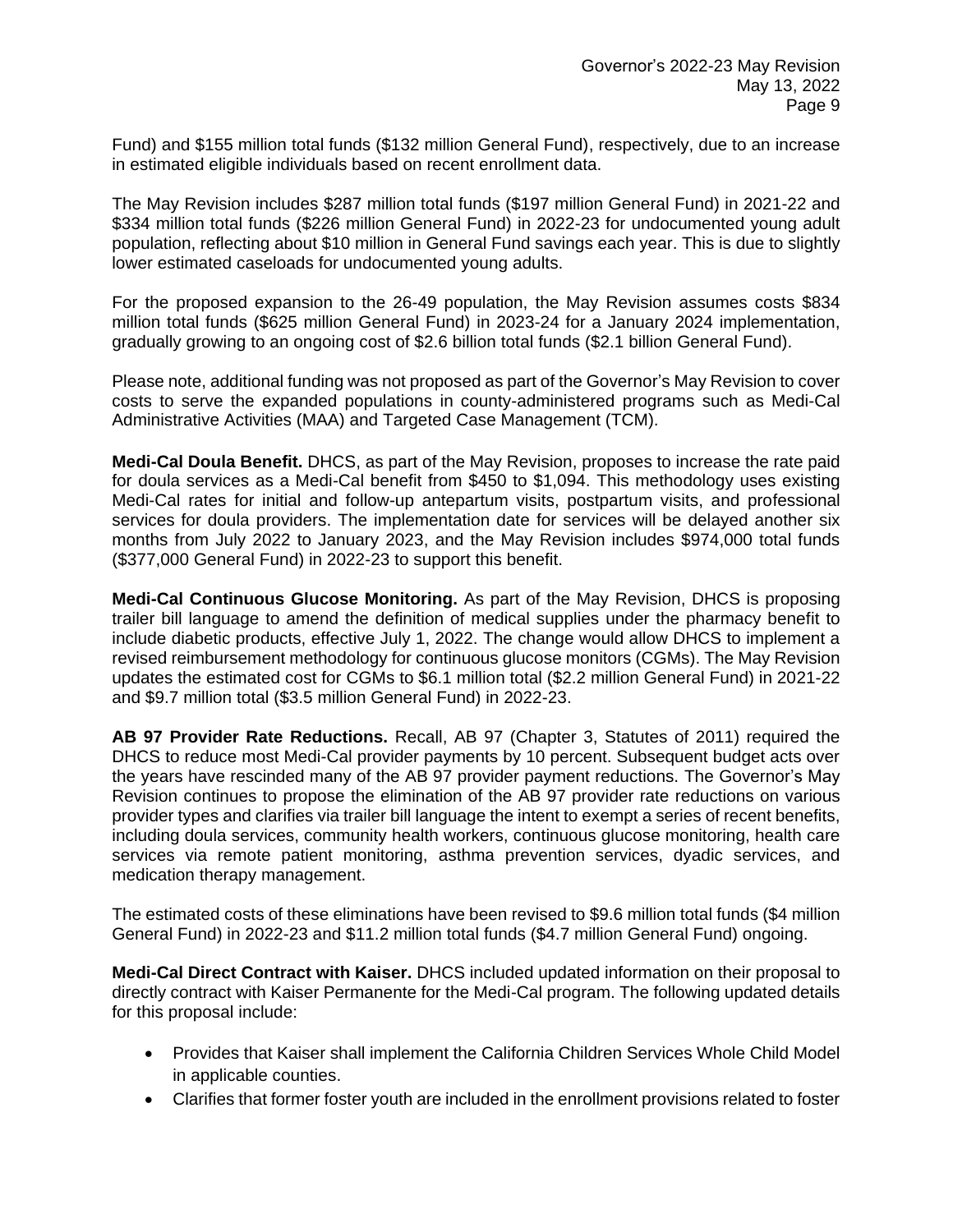youth.

- Adds that default enrollment is part of the growth in Medi-Cal enrollment.
- Specifies that Kaiser cannot deny or disenroll any individual that meets the specified enrollment or default criteria.
- Specifies that Kaiser is subject to all the same standards and requirements, except those related to beneficiary enrollment, as required for other Medi-Cal managed care plans, including the requirements pursuant to CalAIM.
- Requires that DHCS and Kaiser enter into a Memorandum of Understanding (MOU) describing the requirements that are different than those imposed on other Medi-Cal managed care plans. The MOU shall include, but not be limited to, the commitment of Kaiser to increase its enrollment of new Medi-Cal members over the course of the contract term and requirements related to Kaiser's collaboration with safety net providers, including Federally Qualified Health Centers.
- Requires that DHCS post this MOU and publish a report describing the implementation of the requirements imposed by the MOU.
- Ensures Kaiser maintain Knox-Keene licensure from the DMHC.

**Proposition 99 Health Education Account.** The Governor's May Revision reflects a decrease of \$2.8 million for state operations and a decrease of \$2.3 million for local assistance as the result of updated Proposition 99 revenue projections. The decrease includes \$600,000 in State Administration, \$2.2 million in Media Campaign, and \$2.3 million in competitive grants (local assistance).

**Proposition 56 State Dental Program Account.** The Governor's May Revision reflects a decrease of \$8.5 million for state operations and a decrease of \$8.9 million for local assistance based on updated Proposition 56 revenue projections. The decrease reflects a \$4.4 million in Media Campaign, \$356,000 in competitive grants (an increase of \$45,000 in state operations and a decrease of \$401,000 in local assistance), and a decrease of \$4.1 million in state administration and \$8.5 million in local lead agencies.

**Proposition 56 Provider Payments.** Recall, the Governor's January budget proposed to transition several Proposition 56 provider payments to General Fund-supported rate increases on an ongoing basis. The May Revision includes General Fund costs of \$148 million related to these payments in 2022-23 and ongoing. Additionally, because Proposition 56 revenues are limited and will not fully cover costs of remaining Proposition 56 provider payments, the May Revision proposes an additional \$295 million General Fund in 2022-23.

**Insulin Costs.** The Governor's May Revision proposes \$100 million General Fund one-time for the CalRx Biosimilar Insulin Initiative to implement partnerships for the increased generic manufacturing of medicines, consistent with SB 852 (Chapter 207, Statutes of 2020). The Department of Health Care Access and Information (HCAI) will invest \$50 million toward the development of a low-cost interchangeable biosimilar insulin, as well as \$50 million toward a California-based insulin manufacturing facility.

**Opioid Response.** Governor Newsom builds upon his opioid response investments from January by including an additional one-time \$41.8 million investment from Opioid Settlements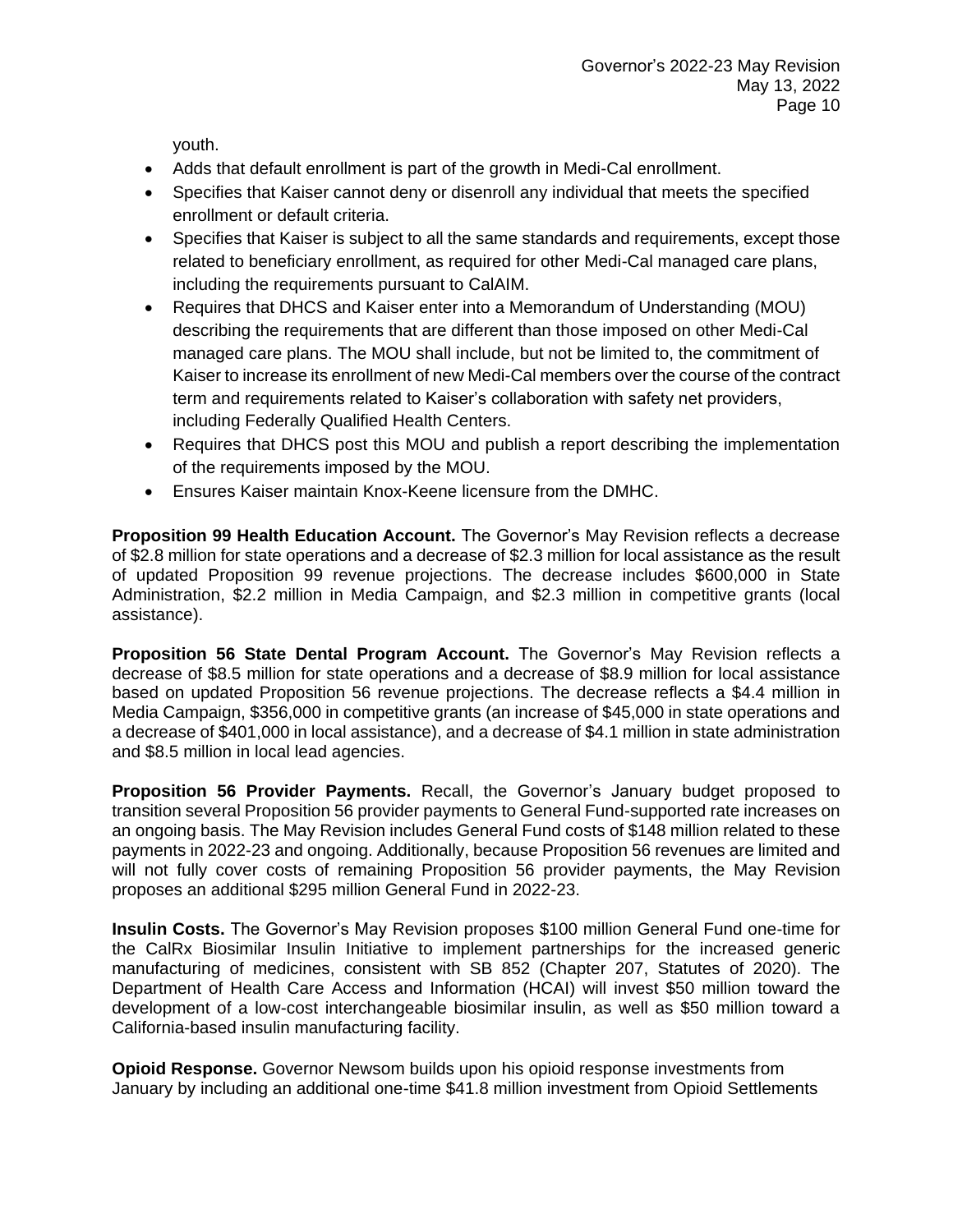Funds in 2022-23 resulting from additional projected settlement proceeds. The funding is proposed to be allocated as follows:

| <b>Opioid Response May Revision Investments</b> |                                                                                                                                                                         |
|-------------------------------------------------|-------------------------------------------------------------------------------------------------------------------------------------------------------------------------|
| <b>Funding</b>                                  | <b>Description</b>                                                                                                                                                      |
| \$51.1 million                                  | Substance use disorder (SUD) provider workforce training through DHCS (May<br>Revision provides a \$29.1 million augmentation)                                          |
| \$15 million                                    | Medication Assisted Treatment Expansion Program's Naloxone Distribution Project<br>targeting unhoused populations (May Revision provides a \$10 million augmentation)   |
| \$40.8 million                                  | Public awareness campaign targeting youth opioid education and awareness and<br>fentanyl risk education at CDPH (May Revision provides a \$2.7 million<br>augmentation) |

**Fentanyl Enforcement.** The Governor's May Revision proposes an additional \$7.9 million General Fund in 2022-23 and \$6.7 million ongoing to establish the Fentanyl Enforcement Program within the Department of Justice (DOJ). The Budget also proposes a \$10 million increase to the California Military Department to expand existing drug interdiction efforts focused on transnational drug trafficking.

**Emergency Response.** Included in the May Revision are significant investments in the California Office of Emergency Services (Cal OES) to address California's frequent and often simultaneous emergencies and disasters. Proposals include:

|                                                                     | <b>Emergency Response May Revision Investments</b>                                                                                                                                                                                                                                                                |
|---------------------------------------------------------------------|-------------------------------------------------------------------------------------------------------------------------------------------------------------------------------------------------------------------------------------------------------------------------------------------------------------------|
| <b>Funding</b>                                                      | <b>Description</b>                                                                                                                                                                                                                                                                                                |
| \$8.1 million<br>General Fund<br>(\$5.2 m ongoing)                  | California State Warning Center Enhancements. To increase training, improve staff<br>retention, and establish an alternate site to strengthen operational readiness.                                                                                                                                              |
| \$114.3 million<br>one-time General<br>Fund                         | Emergency Supplies and Commodities Support. To provide warehouse space,<br>purchase new and replace expiring PPE, increase commodity supplies for an all-<br>hazard event, and secure logistic support equipment.                                                                                                 |
| \$19 million<br>General Fund<br>(\$10.5 m)<br>ongoing               | Technology and Data Analytics Modernized. To modernize Cal OES's technology<br>and data capabilities.                                                                                                                                                                                                             |
| \$29.5 million one-<br>time General<br>Fund                         | Pandemic Response. To continue COVID-19 testing efforts and to provide<br>resources to activate the state's mutual aid system in the event of future outbreaks.                                                                                                                                                   |
| \$7.2 million<br>General Fund<br>$($5.8 \text{ m} \text{ ongoing})$ | Emergency Training Improvements. To provide a greater selection and more<br>relevant courses for emergency management professionals and emergency<br>responders at the California Specialized Training Institute.                                                                                                 |
| \$5.4 million one-<br>time General<br>Fund                          | Southern Regional Emergency Operations Center. To design a permanent<br>Southern Regional Emergency Operations Center at the former Fairview<br>Developmental Center in Costa Mesa. This center will be the critical focal point for<br>mobilizing Southern California disaster response assets and intelligence. |

**Older Adult Emergency Preparedness and Response:** The Governor's May Revision provides \$400,000 ongoing General Fund to develop strategies, tools, and resources to help older adults,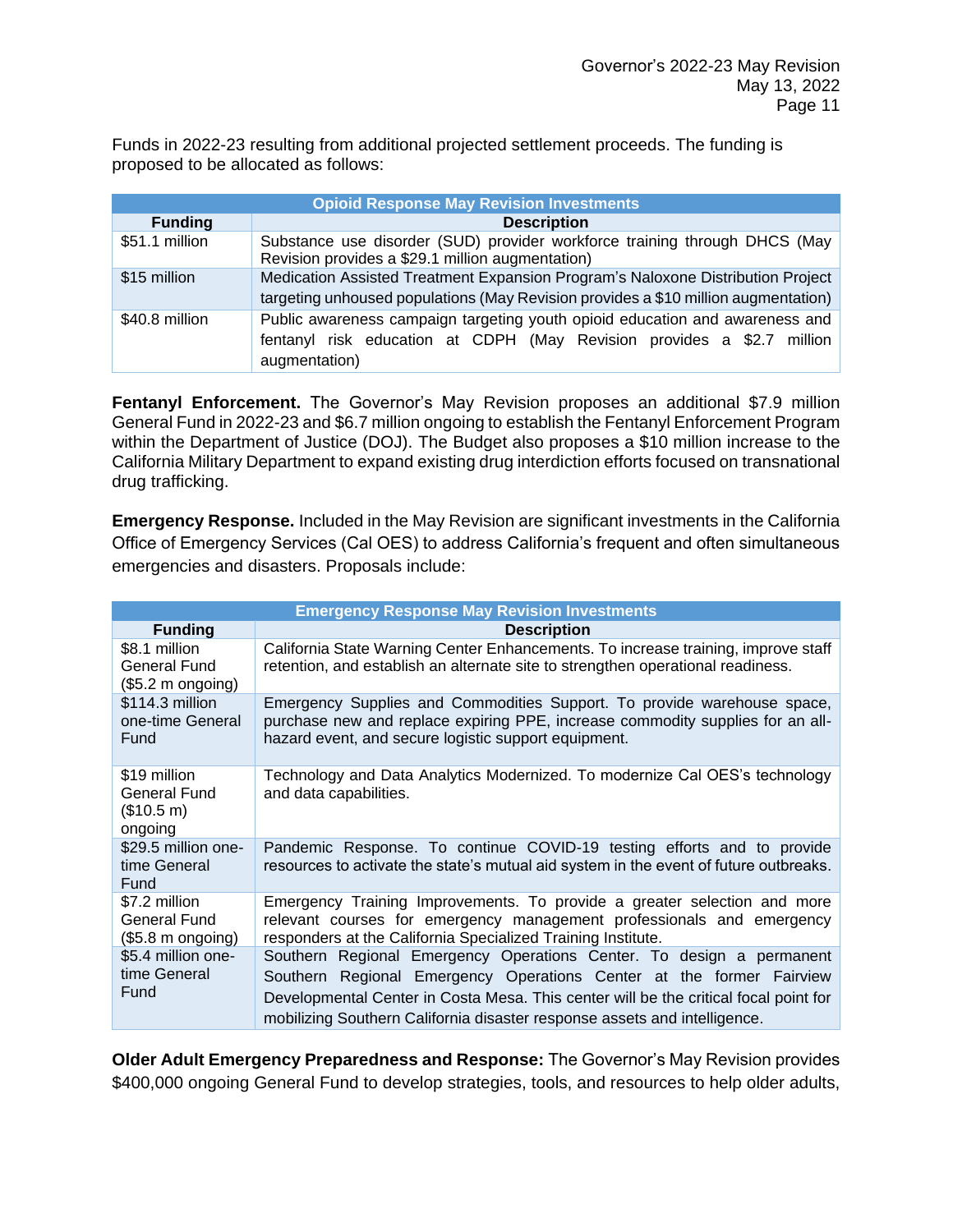individuals with disabilities, family caregivers, and local partners prepare for and respond to state emergencies and natural disasters.

**Extreme Heat.** The Governor's May Revision identifies extreme heat as a significant issue that is anticipated to increasingly threaten public health and safety, economic prosperity, communities, and natural systems. Recall, the 2021 Budget Act featured sizeable investments to address extreme heat as part of its Climate Resilience Package, including \$300 million to support implementation of the state's recently updated Extreme Heat Action Plan.

The May Revision proposes allocation of the \$300 million to address the following near-term items:

| <b>Extreme Heat May Revision Investments</b> |                                                                                                                                                                                                                                                                                                                                                                                                                                                             |  |
|----------------------------------------------|-------------------------------------------------------------------------------------------------------------------------------------------------------------------------------------------------------------------------------------------------------------------------------------------------------------------------------------------------------------------------------------------------------------------------------------------------------------|--|
| <b>Funding</b>                               | <b>Description</b>                                                                                                                                                                                                                                                                                                                                                                                                                                          |  |
| \$170 million over<br>two years              | Extreme Heat Resilience Centers. For grants administered by the Strategic Growth<br>Council and awarded to communities seeking to build or upgrade existing facilities<br>to serve as community resilience centers that mitigate public health impacts of<br>extreme heat and other emergency situations exacerbated by climate change.                                                                                                                     |  |
| \$43 million                                 | Enhanced Enforcement. To enforce codes, standards, and regulations to protect<br>vulnerable populations and ecosystems from extreme heat impacts; of this amount,<br>\$24.5 million will be allocated to the Department of Industrial Relations to conduct<br>targeted outreach and education in multiple languages among employers and<br>employees, as well as increased enforcement before and during extreme heat<br>events to protect outdoor workers. |  |
| \$20 million                                 | Public Awareness and Outreach Campaign. To increase understanding of risks<br>posed by extreme heat and available resources to keep communities safe.                                                                                                                                                                                                                                                                                                       |  |
| \$17 million over<br>two years               | Workforce Development Activities. To expand opportunities through the California<br>Workforce Development Board such as high road training partnerships in industry<br>sectors that support the state's response to extreme heat.                                                                                                                                                                                                                           |  |

**Active Transportation.** The Governor's May Revision maintains the Administration's January proposal for a \$500 million investment for Active Transportation Program (ATP) projects.

**Cannabis.** The May Revision proposes statutory changes to reform cannabis taxes with the aim to simplify the tax structure, remove unnecessary administrative burdens and costs, temporarily reduce the tax rate to support shifting consumers to the legal market, and stabilize the cannabis market with more transparency and flexibility to adjust to market changes. Major changes include:

- Sets the cultivation tax rate at zero starting on July 1, 2022.
- Shifts the point of collection and remittance for the cannabis excise tax from distribution to retail on January 1, 2023. Maintains the 15 percent excise tax on cannabis.
- Caps the funding for the California Marijuana Tax Fund tier three allocations for youth education, prevention, early intervention, and treatment, environmental protection, and public safety related activities at a baseline of \$670 million annually for three years. Allows up to \$150 million one-time General Fund to be used to backfill these funds through 2025- 26 as well as providing the authority to increase the excise tax rate through 2024-25 if tax revenues fall below the baseline for these tier three funding allocations.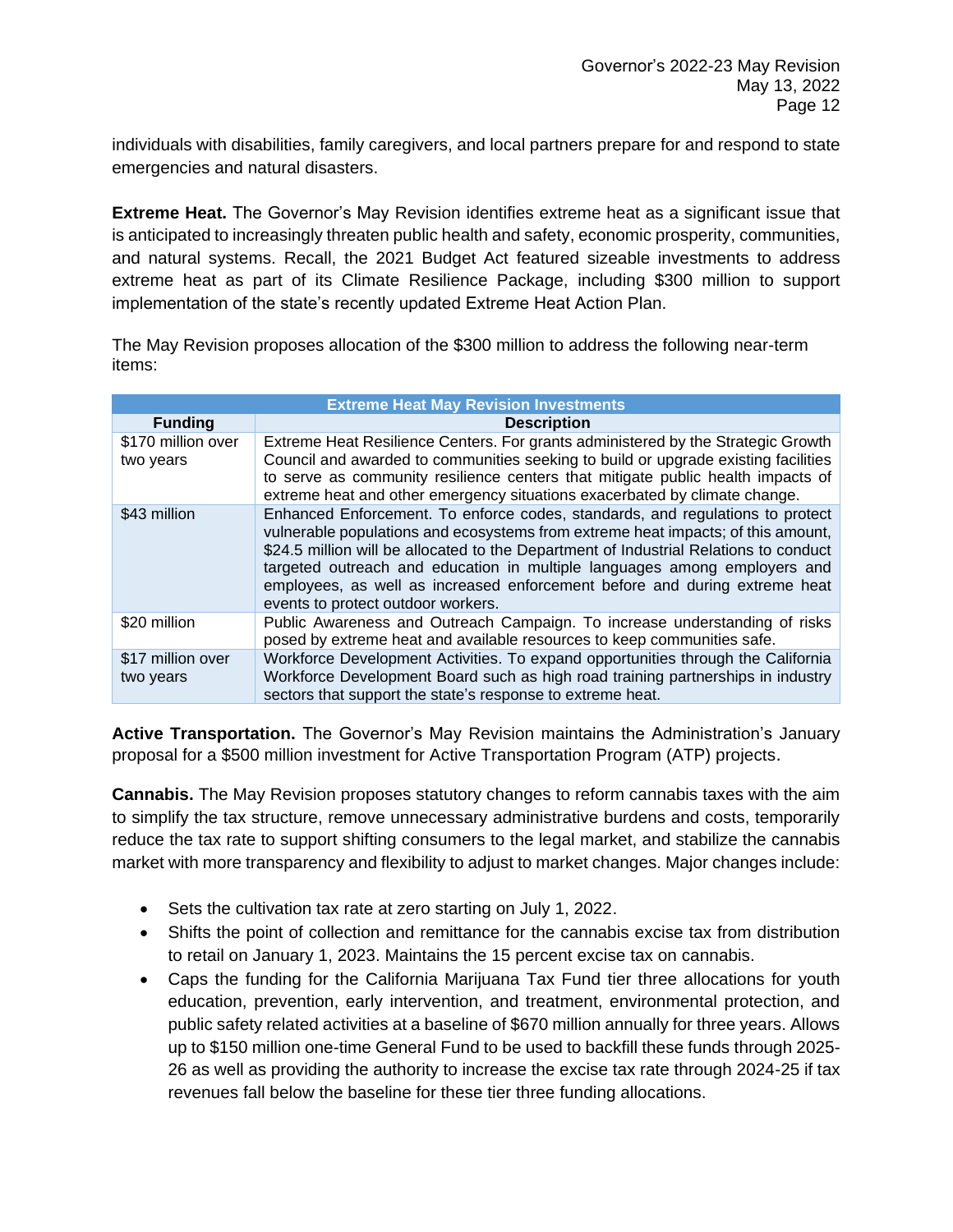- Strengthen tax enforcement policies.
- Provides \$20.5 million one-time General Fund establishing a cannabis local jurisdiction retail access grant program to assist cities and counties that do not currently license storefront or delivery-only cannabis retailers.

The May Revision provides revised estimated cannabis excise tax revenues at \$809 million for 2021-22. As noted above, the May Revision proposes statutory changes, effective July 1, 2022, to reform cannabis taxes in order to stabilize the legal market, so estimated revenues for 2022- 23 are not provided. In addition, the May Revision, caps funding for youth education, prevention, early intervention, and treatment, environmental protection, and public safety related activities funded from cannabis tax revenues at \$670 million per year for three years. The structure of these allocations for 2022-23 are detailed below:

- **Education, prevention, and treatment of youth substance use disorders and school retention** – 60 percent (\$401.8 million)
- **Clean-up, remediation, and enforcement of environmental impacts created by illegal cannabis cultivation** – 20 percent (\$133.9 million)
- **Public safety-related activities** 20 percent (\$133.9 million)

**Incompetent to Stand Trial (IST).** Recall, the Governor's January budget proposed funding to the Department of State Hospitals (DSH) to address significant growth in trial court referrals of individuals found incompetent to stand trial on felony charges. Based on feedback from stakeholder engagement and updated caseload projections, the Governor's May Revision proposes \$535.5 million General Fund in 2022-23, increasing to \$638 million General Fund per year in 2025-26 and ongoing to support the following:

- **Early Stabilization and Community Care Coordination:** Additional funding is proposed to county sheriffs for custody supports and stabilization teams to provide support and access to treatment for the over 1,900 individuals currently found IST on felony charges and waiting in jail.
- **Diversion and Community-Based Restoration Capacity:** Additional funding is proposed to support county infrastructure, overhead, and administration of communitybased restoration and diversion programs, including increased investments into community housing.
- **IST Discharge Planning and Coordination:** Additional funding is proposed to strengthen coordination with county behavioral health departments to provide treatment records when ISTs are returned from DSH to the court.
- **Quality of Alienist Evaluations:** Additional funding is proposed to improve the quality of IST determinations and decisions regarding the need for medications.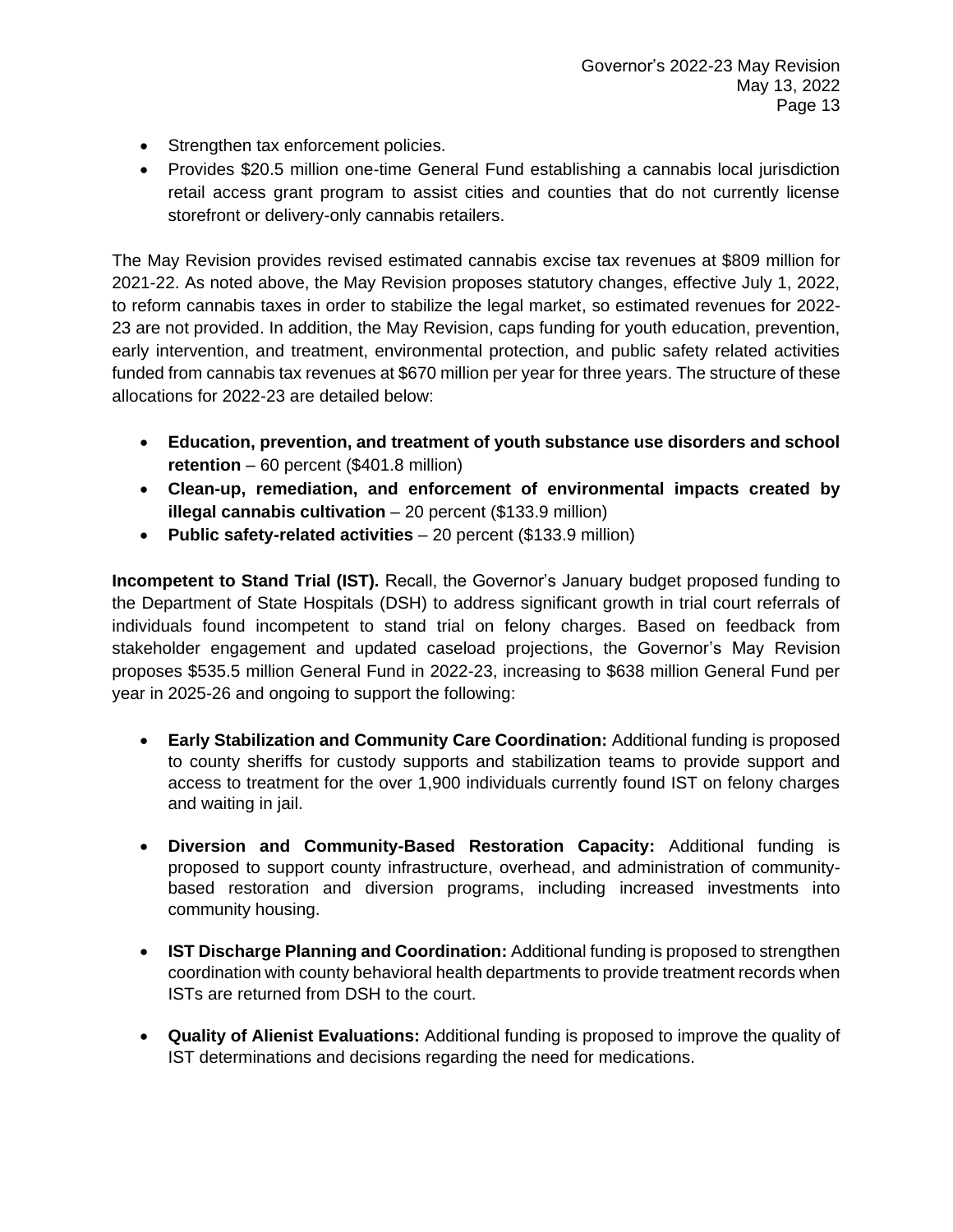**Juvenile Justice.** Recall, the California Department of Corrections and Rehabilitation (CDCR) Division of Juvenile Justice (DJJ) ceased intake of new youth in July 2021 and is scheduled to close in June 2023, pursuant to state law enacted in 2020 and 2021. DJJ estimates approximately 300 youth will remain in its care on June 30, 2023; DJJ continues to engage with various stakeholders and entities through the transition process. Based on latest population figures, the May Revision adjusts allocations to DJJ through a decrease of \$6 million General Fund and 32.5 positions in 2021-22 and a decrease of \$15.7 million and 95 positions in 2022-23. The May Revision also reflects a decrease of \$87.8 million and 554.7 positions in 2023-24 and ongoing in recognition of DJJ's closure at the end of 2022-23.

**Homelessness and Housing.** The May Revision makes two new investments for housing the homeless including:

| <b>Housing and Homelessness May Revision Investments</b> |                                                                                                                                                                                                                                                                   |
|----------------------------------------------------------|-------------------------------------------------------------------------------------------------------------------------------------------------------------------------------------------------------------------------------------------------------------------|
| <b>Funding</b>                                           | <b>Description</b>                                                                                                                                                                                                                                                |
| \$500 million<br>over two years                          | Interim to permanent housing placements to house unsheltered individuals on state-<br>owned land through grants to local governments for interim housing and site<br>preparation.                                                                                 |
| \$3 million one-<br>time General<br>Fund                 | Transitional housing to provide transitional housing to youth discharged from CDCR's<br>Division of Juvenile Justice by the Board of Juvenile Hearings in 2022-23. This funding<br>will be available to youth who are at risk of homelessness upon their release. |

**Immigration Services.** The Governor's May Revision includes funding to the Department of Social Services for immigration services. Of interest, \$175 million one-time General Fund is proposed for rapid response efforts to provide additional support for migrant arrivals at the Southern California border and funding for other emergent issues.

**California Veteran Health Initiative.** A handful of investments are proposed for the California Veteran Health Initiative to provide a comprehensive, coordinated approach to addressing veteran suicide. The initiative will cover prevention, early intervention, and direct services to effectively combat the risk factors associated with suicidal ideation and reduce the number of veterans who die by suicide. These investments include:

| <b>California Veteran Health Initiative May Revision Investments</b> |                                                                                                                                                                                                                                                                                                                                                                                                                                                                           |
|----------------------------------------------------------------------|---------------------------------------------------------------------------------------------------------------------------------------------------------------------------------------------------------------------------------------------------------------------------------------------------------------------------------------------------------------------------------------------------------------------------------------------------------------------------|
| <b>Funding</b>                                                       | <b>Description</b>                                                                                                                                                                                                                                                                                                                                                                                                                                                        |
| \$5 million                                                          | Veteran Suicide Surveillance and Review Program to establish a multidisciplinary team<br>of professionals and stakeholders focusing on collecting veteran-specific data and<br>coordinate a statewide assessment of veteran's mental health and provide<br>recommendations for future prevention, intervention, and post-intervention strategies.<br>This work will be built upon by the California Department of Public Health in the<br>Violence Prevention Initiative. |
| \$5 million                                                          | Outreach and education campaign that educates veterans and the broader community<br>to inform the knowledge, behaviors, and attitude surrounding veteran suicide. It will<br>also promote prevention activities and health and wellness.                                                                                                                                                                                                                                  |
| \$40 million                                                         | To provide competitive grants to local jurisdictions that provide matching grants to<br>expand mental health service capacity.                                                                                                                                                                                                                                                                                                                                            |